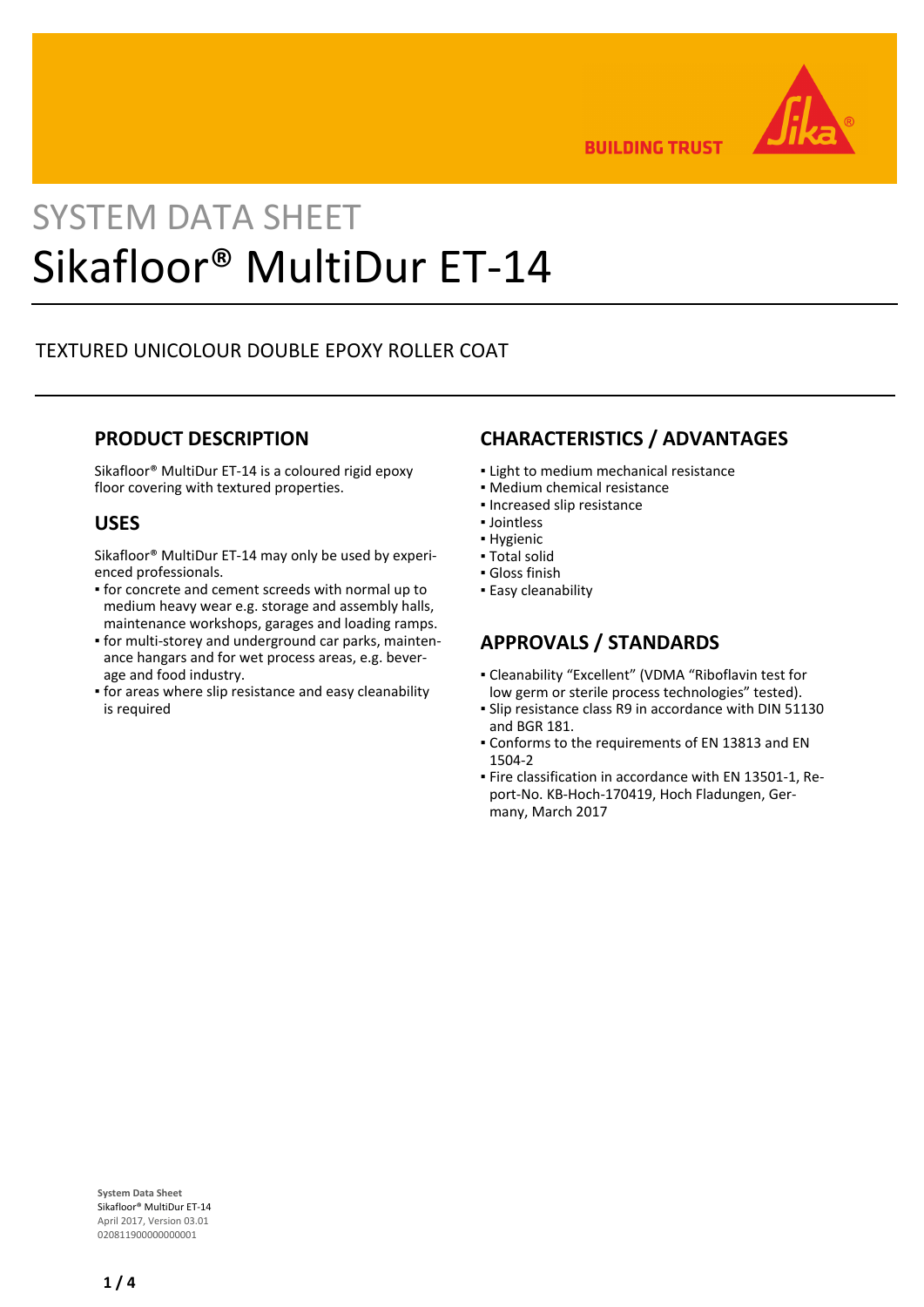**System Structure Sikafloor® MultiDur ET-14**  $\overline{2}$  $\mathbf{1}$ 1. Primer Sikafloor®-156/-161

|                      | 2. Wearing Coat        | $1-2 \times$ Sikafloor®-264 Thixo |  |  |  |
|----------------------|------------------------|-----------------------------------|--|--|--|
| <b>Chemical base</b> | Epoxy                  |                                   |  |  |  |
| Appearance           | Textured, gloss finish |                                   |  |  |  |

| Appearance               | Textured, gloss finish                    |
|--------------------------|-------------------------------------------|
| Colour                   | Almost unlimited choice of colour shades. |
| <b>Nominal Thickness</b> | $^{\sim}$ 1.0 mm                          |

### **TECHNICAL INFORMATION**

| <b>Shore D Hardness</b>          | ~76 (7 days / +23 °C)                                                                | (DIN 53 505)     |
|----------------------------------|--------------------------------------------------------------------------------------|------------------|
| <b>Compressive Strength</b>      | Resin: ~60 N/mm <sup>2</sup> (28 days / +23 °C)                                      | (EN 196-1)       |
| <b>Tensile Adhesion Strength</b> | > 1.5 N/mm <sup>2</sup> (failure in concrete)                                        | (ISO 4624)       |
| <b>Reaction to Fire</b>          | Bfl-S1                                                                               | (DIN EN 13501-1) |
| <b>Chemical Resistance</b>       | Resistant to many chemicals. Please ask for a detailed chemical resistance<br>table. |                  |
| Skid / Slip Resistance           | R9                                                                                   | (DIN 51130)      |

### **APPLICATION INFORMATION**

| Consumption                    | Sikafloor® MultiDur ET-14 system (~1,0 mm)                                                                                                                              |                                      |                                                     |  |  |
|--------------------------------|-------------------------------------------------------------------------------------------------------------------------------------------------------------------------|--------------------------------------|-----------------------------------------------------|--|--|
|                                | <b>Coating System</b>                                                                                                                                                   | <b>Product</b>                       | Consumption                                         |  |  |
|                                | Primer                                                                                                                                                                  | $1 \times$ Sikafloor®-156/ -<br>161  | $^{\circ}$ 0.3-0.5 kg/m <sup>2</sup>                |  |  |
|                                | Wearing coat                                                                                                                                                            | $1-2 \times$ Sikafloor®-264<br>Thixo | $^{\circ}$ 0.5–0.8 kg/m <sup>2</sup> per lay-<br>er |  |  |
| <b>Product Temperature</b>     | Please refer to the individual Product Data Sheet                                                                                                                       |                                      |                                                     |  |  |
| <b>Ambient Air Temperature</b> | +10 °C min. $/$ +30 °C max.                                                                                                                                             |                                      |                                                     |  |  |
| <b>Relative Air Humidity</b>   | 80 % r.h. max.                                                                                                                                                          |                                      |                                                     |  |  |
| <b>Dew Point</b>               | Beware of condensation!<br>The substrate and uncured floor must be at least 3 °C above dew point to<br>reduce the risk of condensation or blooming on the floor finish. |                                      |                                                     |  |  |
| <b>Substrate Temperature</b>   | +10 °C min. / +30 °C max.                                                                                                                                               |                                      |                                                     |  |  |

**System Data Sheet** Sikafloor® MultiDur ET-14 April 2017, Version 03.01 0208119000000000001



**BUILDING TRUST**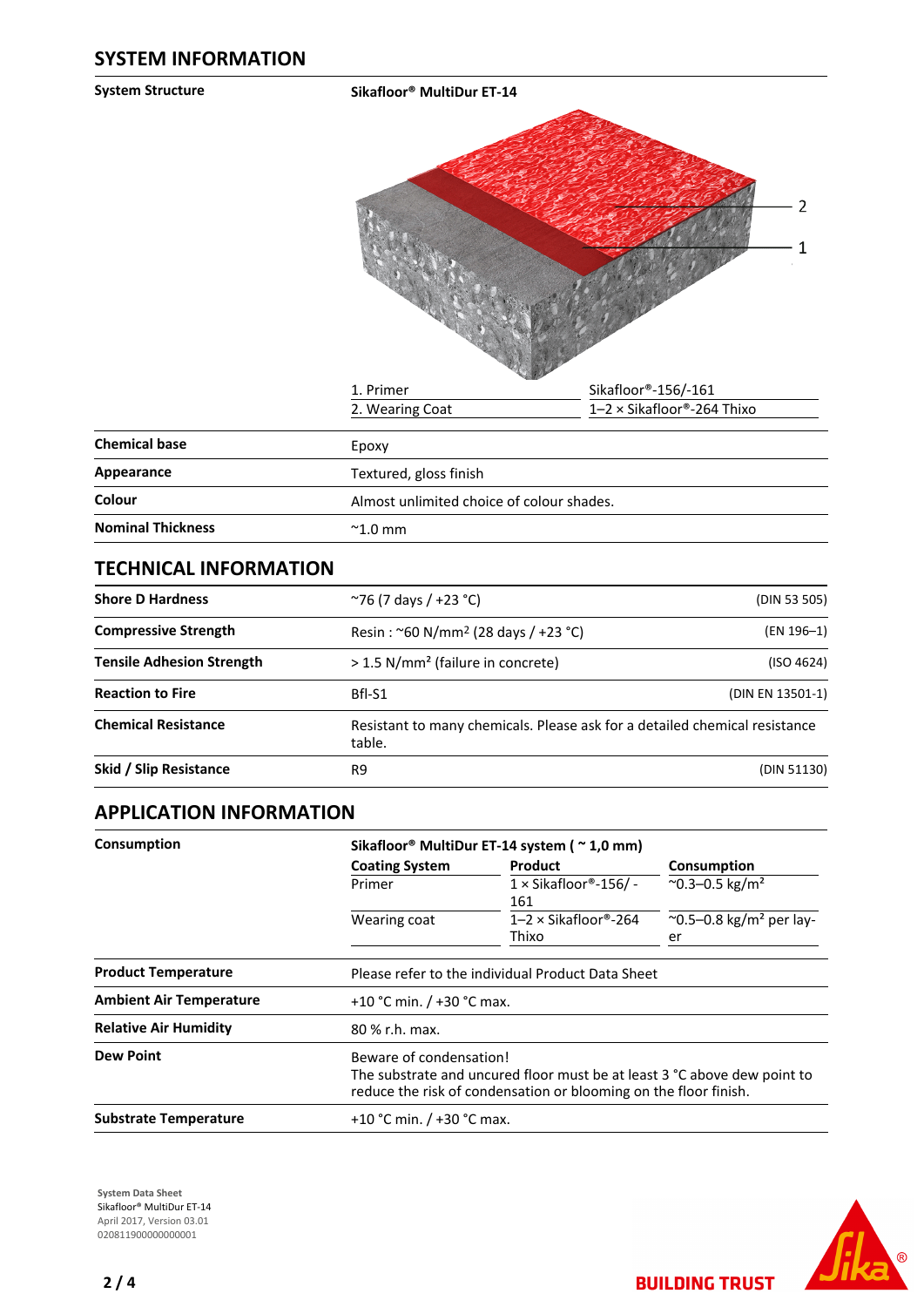| <b>Substrate Moisture Content</b>    | When performing application work with Sikafloor <sup>®</sup> MultiDur ET-14, the<br>substrate moisture content must not exceed 4 % pbw measured by<br>Tramex.<br>Test method: Sika®-Tramex meter, CM - measurement or Oven-dry-meth-<br>od.<br>No rising moisture according to ASTM (Polyethylene-sheet). |  |                     |                  |                |                   |
|--------------------------------------|-----------------------------------------------------------------------------------------------------------------------------------------------------------------------------------------------------------------------------------------------------------------------------------------------------------|--|---------------------|------------------|----------------|-------------------|
|                                      |                                                                                                                                                                                                                                                                                                           |  |                     |                  |                |                   |
| <b>Waiting Time / Overcoating</b>    | Before applying Sikafloor®-264 Thixo on Sikafloor®-156/-161 allow:                                                                                                                                                                                                                                        |  |                     |                  |                |                   |
|                                      | Substrate temperature                                                                                                                                                                                                                                                                                     |  | Minimum             |                  | <b>Maximum</b> |                   |
|                                      | $+10 °C$                                                                                                                                                                                                                                                                                                  |  | 24 hours            |                  | 3 days         |                   |
|                                      | $+20 °C$                                                                                                                                                                                                                                                                                                  |  | 12 hours            |                  | 2 days         |                   |
|                                      | $+30 °C$                                                                                                                                                                                                                                                                                                  |  | 8 hours             |                  | 1 day          |                   |
| <b>Applied Product Ready for Use</b> | <b>Temperature</b>                                                                                                                                                                                                                                                                                        |  | <b>Foot traffic</b> | Light traffic    |                | <b>Full cure</b>  |
|                                      | $+10\degree$ C                                                                                                                                                                                                                                                                                            |  | $\approx$ 72 hours  | $\approx$ 6 days |                | $\approx$ 10 days |
|                                      | $+20 °C$                                                                                                                                                                                                                                                                                                  |  | $\approx$ 24 hours  | $\sim$ 4 days    |                | $\sim$ 7 days     |
|                                      | $+30 °C$                                                                                                                                                                                                                                                                                                  |  | $\approx$ 18 hours  | $\approx$ 2 days |                | $\approx$ 5 days  |

### **PRODUCT INFORMATION**

| Packaging                 | Please refer to the individual Product Data Sheets |
|---------------------------|----------------------------------------------------|
| <b>Shelf Life</b>         | Please refer to the individual Product Data Sheets |
| <b>Storage Conditions</b> | Please refer to the individual Product Data Sheets |

### **MAINTENANCE**

### **CLEANING**

Please refer to the Sikafloor®- Cleaning Regime

### **FURTHER DOCUMENTS**

Please refer to :

- **E** Sika<sup>®</sup> Information Manual Mixing & Applications of Flooring systems
- **E** Sika<sup>®</sup> Information Manual Evaluation and Preparation of Surfaces for Flooring systems

## **LIMITATIONS**

- Do not apply Sikafloor® MultiDur ET-14 on sub-▪ strates with rising moisture.
- Freshly applied Sikafloor® MultiDur ET-14 must be protected from damp, condensation and water for at least 24 hours.
- The incorrect assessment and treatment of cracks may lead to a reduced service life and reflective cracking.
- For exact colour matching, ensure the Sikafloor®-264 Thixo in each area is applied from the same control batch numbers.
- Under certain conditions, underfloor heating or high ambient temperatures combined with high point loading, may lead to imprints in the resin.
- **.** If heating is required do not use gas, oil, paraffin or other fossil fuel heaters, these produce large quantities of both CO2 and H2O water vapour, which may adversely affect the finish. For heating use only electric powered warm air blower systems.

## **VALUE BASE**

All technical data stated in this Product Data Sheet are based on laboratory tests. Actual measured data may vary due to circumstances beyond our control.

### **LOCAL RESTRICTIONS**

Please note that as a result of specific local regulations the performance of this product may vary from country to country. Please consult the local Product Data Sheet for the exact description of the application fields.

### **ECOLOGY, HEALTH AND SAFETY**

For information and advice on the safe handling, storage and disposal of chemical products, users shall refer to the most recent Safety Data Sheet (SDS) containing physical, ecological, toxicological and other safety-related data.

### **LEGAL NOTES**

The information, and, in particular, the recommendations relating to the application and end-use of Sika products, are given in good faith based on Sika's current knowledge and experience of the products when properly stored, handled and applied under normal conditions in accordance with Sika's recommendations. In practice, the differences in materials, substrates and actual site conditions are such that no warranty in respect of merchantability or of fitness for a particular purpose, nor any liability arising out of any legal relationship whatsoever, can be inferred either from this information, or from any written recommendations, or from any other advice offered. The user of the product must test the product's suitability

**BUILDING TRUST** 

**System Data Sheet** Sikafloor® MultiDur ET-14 April 2017, Version 03.01 020811900000000001